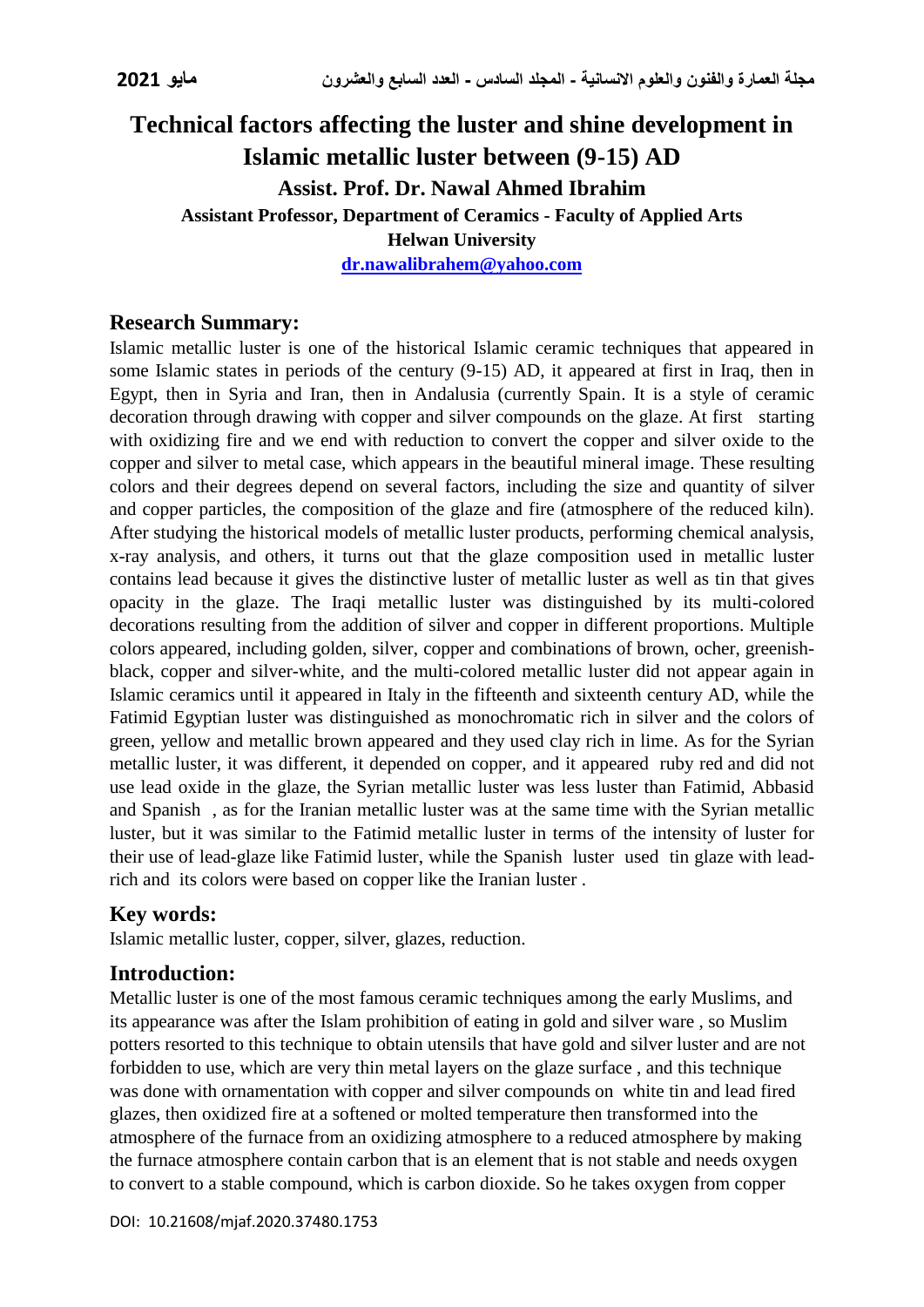and silver compounds and turns to luster metallic state that includes multiple colors and many degrees as a result of copper and silver mixing ratios, and differed on the way carbon is present in the kiln. And they differed on the method of the presence of carbon in the kiln, whether from the atmosphere of the reduced furnace or by mixing copper and silver compounds with acetate, and they are the source of reducing the metal oxides in an oxidizing atmosphere of the kiln or both methods.

#### **Research problem:**

The desire to study technological and technical factors and their communication throughout these historical periods of Islamic metallic luster which led to the development and prosperity of luster and shine of metallic luster in periods of (9-15).

#### **Research aims:**

• Study the factors that led to the development of Islamic metallic luster in the period (9-15) AD.

• Highlighting the importance of this Islamic historical technique to revive it with its previous distinguished aesthetic values.

#### **Research hypotheses:**

 There is a strong correlation between Islamic metallic luster technology in Iraq, Egypt, Syria, Iran and Spain.

• The use of copper and silver compounds together in different proportions in the metallic luster gives a great diversity in the resulting colors.

 The use of tin glazes with lead-rich is one of the important factors that led to the development of the Islamic metallic luster.

#### **Search limits:**

Pottery with an Islamic metallic luster in Iraq, Egypt, Syria, Iran and Andalusia (present-day Spain) from (9-15) AD.

#### **Research Methodology:**

Descriptive and analytical method:

## **Analytical study:**

 The results of chemical and optical analysis on some pieces of the historical Islamic metallic luster showed many of the properties of the metallic luster for each era, so we find the Iraqi metallic luster in the ninth century AD that does not have a metallic luster and that is caused by the percentage of lead oxide in tin glaze from 5 to 15%, and the Iraqi metallic luster in the tenth century AD, the metallic luster of the metallic green color appeared only as a result of the high percentage of lead oxide in the glass paint from 10 to 20% and the development of the metallic luster here due to the high percentage of lead oxide in the glazes, and the Iranian metallic luster the percentage of lead oxide from 20 to 30% Therefore, we find the metallic luster better in luster than the Abbasid, and we find that the Fatimid metallic luster is much more as it appears in the figures from (3-6) because the percentage of lead oxide in tin glaze is more than 30 to 40%, while the Syrian luster does not have a metallic luster due to the use of lead-free alkali glaze as shown in the following figure No. (13) and Table No. (14)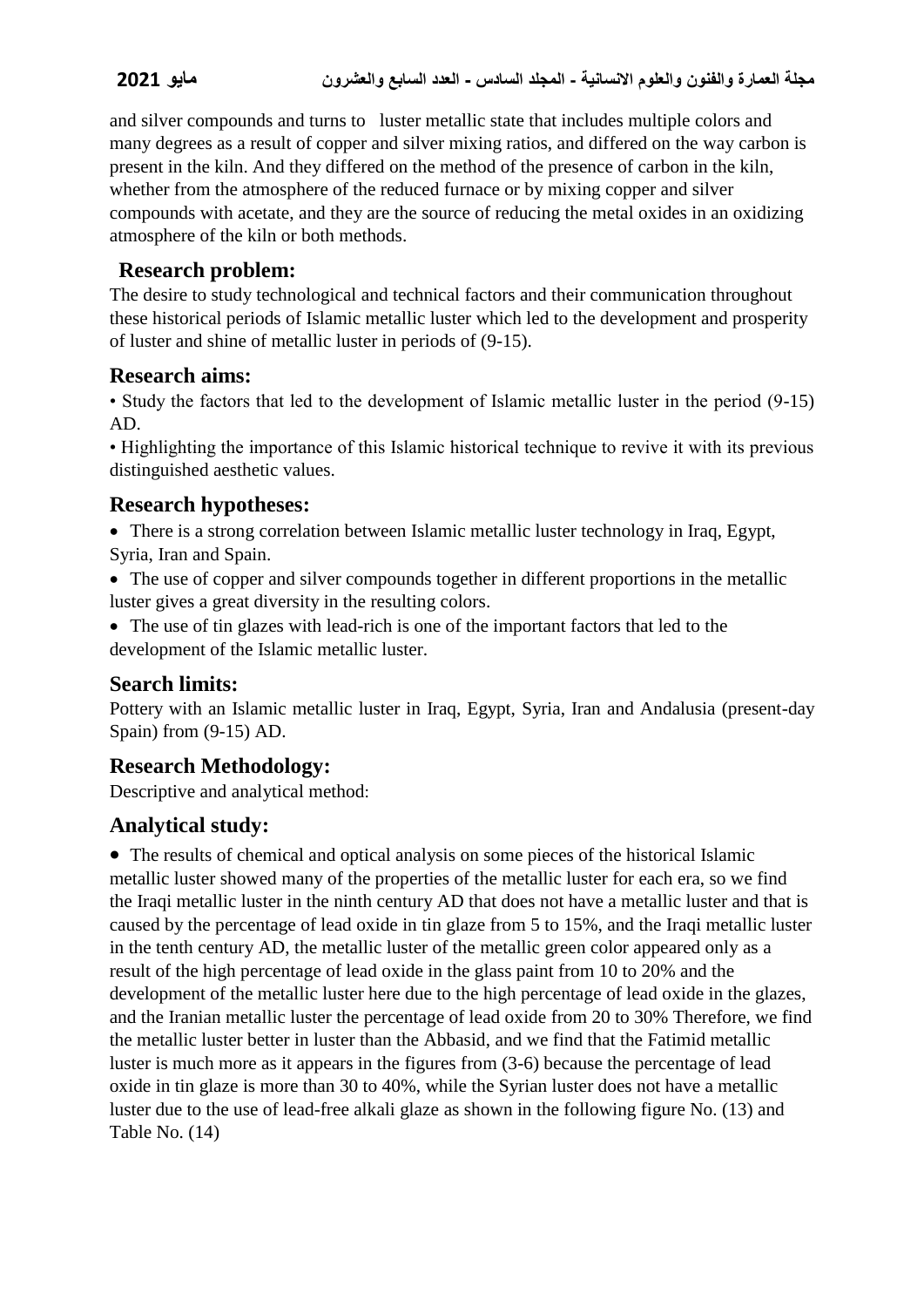| Iraq 9 <sup>m</sup> AD     | Iraq 10 <sup>th</sup> AD | Iran 13 <sup>th</sup> AD | Syria late 12 <sup>th</sup> -13 <sup>th</sup> AD<br>Ma'arrat al Numan |  |  |
|----------------------------|--------------------------|--------------------------|-----------------------------------------------------------------------|--|--|
|                            |                          |                          |                                                                       |  |  |
| No shine                   |                          |                          | No shine                                                              |  |  |
| Brown (51%)<br>Amber (45%) | Green golden (8%)        |                          | Red (100%)                                                            |  |  |

**Figure No. (13) Comparison of some parts of the historical Islamic metallic luster in terms of color and (4) luster**

| General characteristics of the Islamic lustre productions |                               |                            |                                                           |                                    |                                              |                             |                       |                                                                          |                                          |  |  |
|-----------------------------------------------------------|-------------------------------|----------------------------|-----------------------------------------------------------|------------------------------------|----------------------------------------------|-----------------------------|-----------------------|--------------------------------------------------------------------------|------------------------------------------|--|--|
|                                                           |                               | Production                 | Ceramic paste                                             | <b>Glaze1</b>                      | Lustre colour                                | Lustre shine                | $%$ Cu $/(Cu + Ag)^2$ | Nanoparticles <sup>®</sup>                                               | Oxidation state <sup>®</sup>             |  |  |
| Iraq                                                      | 9th AD<br>10th AD             | Polychrome<br>Monochrome   | Fine calcareous                                           | 5-15% PbO, tin<br>$10-15%$ PbO tin | Brown-green&amber<br>Green-yellow            | Only green golden<br>Golden | $40 - 90$<br>$0 - 10$ | Silver                                                                   | $Cu+, Cu2+, Ag0$<br>$Ag0$ , $Cu+$        |  |  |
| Egypt                                                     | 11th AD<br>$12th$ AD          | Monochrome<br>Monochrome   | Fine calcareous<br>Coarse & high calcareous<br>Stonepaste | 30-40%PbO, tin<br>25-40%PbO, tin   | Green, yellow, amber<br>Yellow, amber, brown | Golden                      | 10<br>$10 - 30$<br>10 | Silver                                                                   | $Ag^0$ , $Cu^+$                          |  |  |
| Persia                                                    | Late12th-13th AD              | Monochrome                 | Stonepaste                                                | 20-25%PbO, tin                     | Brown red edges                              | Golden                      | $40 - 60$             | Silver, copper edges Ag <sup>0</sup> , Cu <sup>p</sup> , Cu <sup>+</sup> |                                          |  |  |
| Syria                                                     | Late12th-13th AD<br>$13th$ AD | Ma'arrat al Numan<br>Raqqa | Stonepaste                                                | Alkaline, transparent Red          | Brown, yellow-green                          | No<br>No                    | 100<br>70             | Copper<br>Silver                                                         | $Cu+$ , $Cu0$<br>$Cu+$ , Ag <sup>o</sup> |  |  |

\* Microprobe analyses.<br><sup>b</sup> UV-Vis spectroscopy/Micro-XRD

<sup>e</sup> Xanes and EXAFS analyses

**Table No. (4) shows, through chemical and radiological analysis, comparisons between the metallic luster of Iraq, Fatimid, Syrian and Iranian in terms of the name, the clay used, the percentage of lead oxide in**  paint, color, luster, and the proportion of copper and silver oxide and the presence of their ions<sup>(4)</sup>

**From the analytical study of the previous table No. (14), whose results were from conducting a study on the products of historical metallic luster in these different eras through micro-Scooby analysis, spectroscopy, ultraviolet, and micro-XRD and EXAFS analysis showed that:** 

• The Iraqi metallic luster in the ninth and tenth century AD, the Fatimid luster in the eleventh and twelfth century, the Iranian and Syrian luster simultaneously at the end of the twelfth and thirteenth centuries and the Spanish luster from the fourteenth century until the fifteenth century and after that, which indicates the sequence and indicates that the development of the technology of metallic luster in this country came to benefit from its predecessor.

 The Abbasid, Fatimid, and Iranian metallic luster used a lead tin glaze and increased the percentage of lead oxide during the Abbasid luster itself and increased in the Fatimid and Iranian luster, because they realized the importance of lead oxide in relation to the luster of metallic luster, while the Syrian luster did not use a lead tin glaze but used a white clay paste and applied to it transparent alkali glaze and therefore their metallic luster was not shiny and the reason was attributed to the political turmoil that existed at the time. They were satisfied with the local materials only, or their lack of knowledge of the factors that make the metallic luster shiny, it is uncertain until now.

 The Abbasid luster is multicolored, in which copper was used with a ratio of 40 to 90%, the Fatimid metallic luster of one color depended on silver with a high percentage and the copper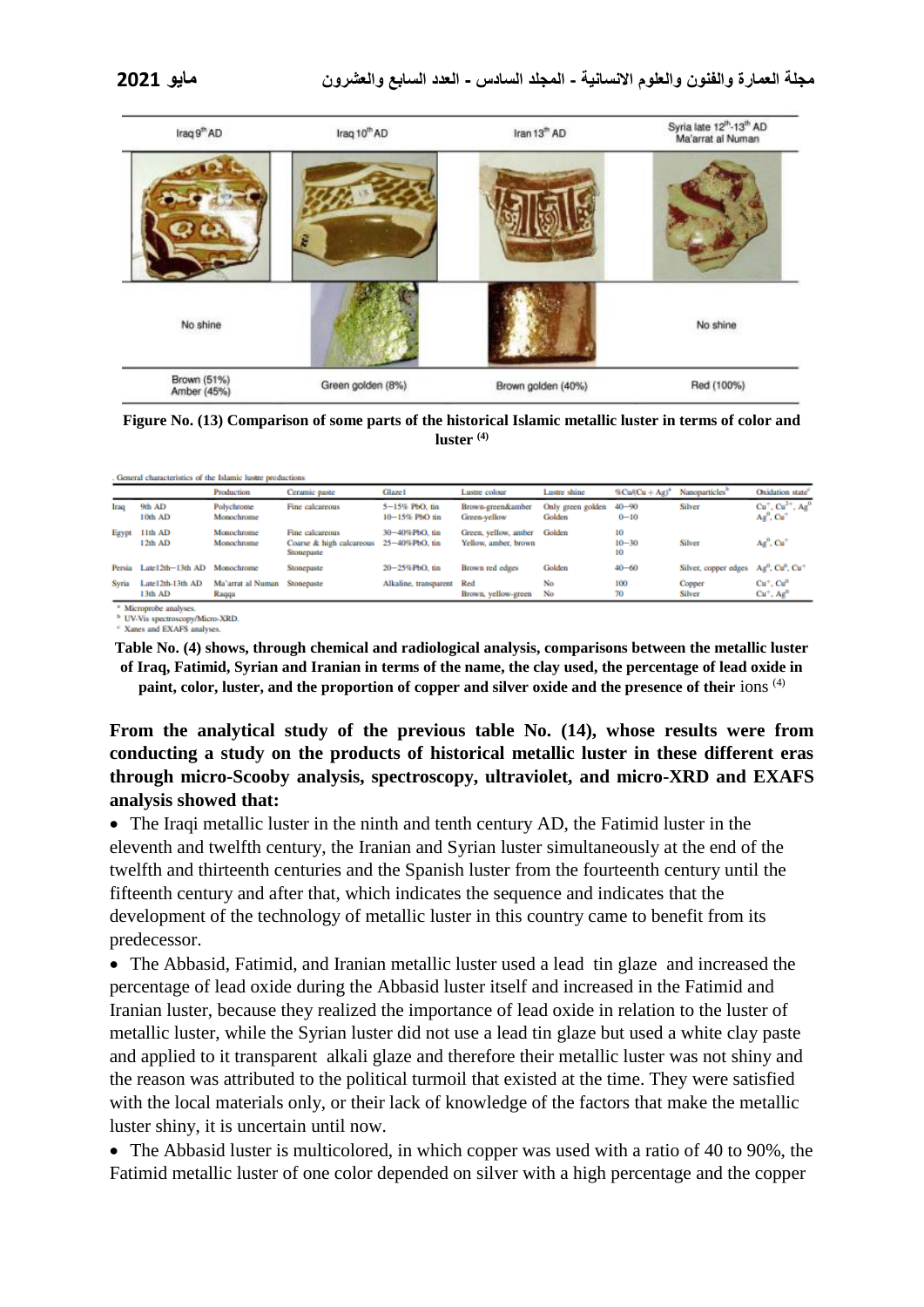percentage in it from 10 to 30%, while the Syrian luster relied on copper by 100% in Tel Minis and in Raqqa with 70% and the Iranian luster depended on copper with a ratio of 40 to 60%.

• The red color did not appear except in the Syrian luster, but it was a non-metallic and shine red color (13). This result could be the use of copper in a large percentage with strong reduction conditions, but metallic red did not appear as a result of not using tin lead glaze and used transparent alkali glazes lead free, The bright red metallic luster appeared in the Spanish metallic luster (Figure 11) for using copper with strong reducing conditions (their furnaces were specifically designed to create a strong reduction, so they built their kilns with two chimneys inside each other with double walls to increase the provisions of the kiln during the reduction) and the metallic red luster appeared in Iran also on the edges of the wares and dishes, and it could be because the edges can be heavily reduced from the rest of the ware , and the reason for the metallic luster mainly was their using lead tin glazes with other factors.

 The Syrian metallic luster used only ceramic paste such as the Egyptian paste with a white color after the fire. As for the Abbasid, Fatimid and Spanish luster, they used light clay rich in lime, Fatimid metallic luster initially used limestone clay in the eleventh century and in the twelfth century they used limestone clay with the Egyptian paste and also coarse clay. Therefore, we note that in all periods of metallic luster, they used white or light clay with it because of its importance in the appearance of bright metallic luster colors.

#### **5. Research results**:

• The use of lead- tin glazes with metallic luster is one of the main factors in the appearance of metallic luster.

• The use of lead-free glazes with metallic luster produces thick layers of matte metallic luster; unlike lead glaze, it produces a bright, shiny thin glossy layer of metallic luster.

• Adding copper to silver in a small percentage helps to turn silver into a metal image to give a silver metallic luster.

• The presence of Sn<sup>2+</sup> tin, Fe<sup>2+</sup>, copper C u<sup>+</sup>, and Cu<sup>2+</sup> adjusts the properties of the glaze and helps the formation of nanoparticles and the growth of their crystals, especially tin and copper, Fe<sup> $2+$ </sup> iron ions help to reduce copper to its mineral form  $Cu^{2}$  + to C u <sup>+</sup>.

• Reducing copper to a metallic red is difficult and requires very strong reduction conditions and a long time in reduction, unlike silver, it is easy to reduce in normal conditions and short reduction time.

The use of light clays with metallic luster shows the colors of metallic luster well.

## **6. Recommendations:**

 Attention to studying the Islamic metallic luster because of its excellent technical and aesthetic results.

 Attention to reproducing pieces of Islamic metallic luster to revive this technique and deepen its study at the same time to reproduce the same degrees of historical Islamic luster and the same methods of production that were previously used for its aesthetic excellence.

 Providing educational and productive places for Islamic metallic luster with a high degree of mastery, to be exported to the world, so it will be a tourist and civilizational confrontation and it will compete with the products of China that have conquered the world.